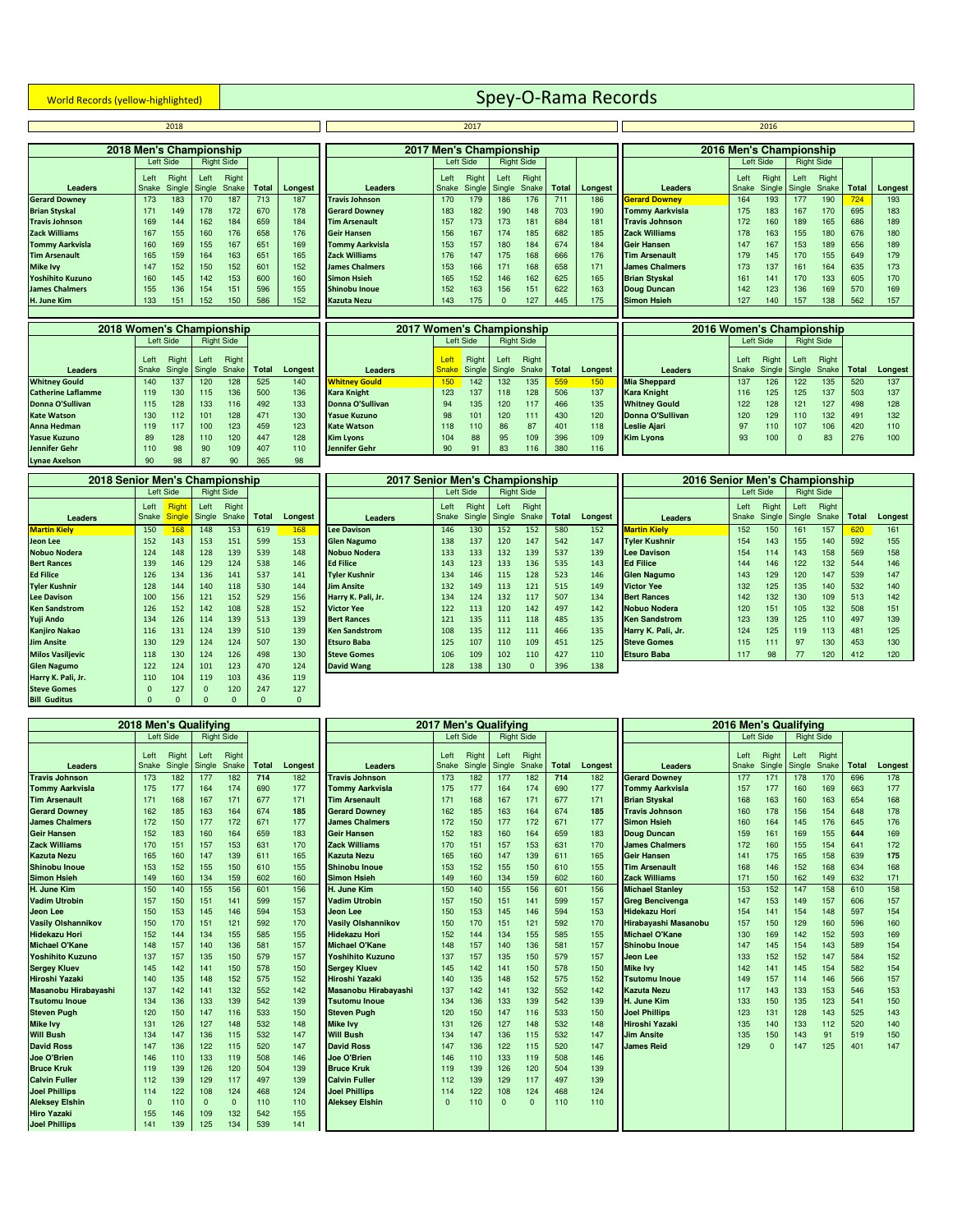# **World Records (yellow-highlighted)** Spey-O-Rama Records

|                           |                         | 2015            |                |                   |              |                |                           |               | 2014                    |               |                   |              |         |                           |               | 2013                    |                       |                   |              |         |
|---------------------------|-------------------------|-----------------|----------------|-------------------|--------------|----------------|---------------------------|---------------|-------------------------|---------------|-------------------|--------------|---------|---------------------------|---------------|-------------------------|-----------------------|-------------------|--------------|---------|
|                           |                         |                 |                |                   |              |                |                           |               |                         |               |                   |              |         |                           |               |                         |                       |                   |              |         |
|                           | 2015 Men's Championship |                 |                |                   |              |                |                           |               | 2014 Men's Championship |               |                   |              |         |                           |               | 2013 Men's Championship |                       |                   |              |         |
|                           |                         | Left Side       |                | <b>Right Side</b> |              |                |                           |               | Left Side               |               | <b>Right Side</b> |              |         |                           |               | Left Side               |                       | <b>Right Side</b> |              |         |
|                           | Left                    | Right           | Left           | Right             |              |                |                           | Left          | Right                   | Left          | Right             |              |         |                           | Left          | Right                   | Left                  | Right             |              |         |
| <b>Leaders</b>            | Snake                   | Single          | Single         | Snake             | <b>Total</b> | Longest        | <b>Leaders</b>            | Snake         | Single                  |               | Single Snake      | <b>Total</b> | Longest | <b>Leaders</b>            | Snake         |                         | Single Single         | Snake             | <b>Total</b> | Longest |
| <b>Tommy Aarkvisla</b>    | 173                     | 184             | 163            | 184               | 704          | 184            | <b>Travis Johnson</b>     | 176           | 176                     | 178           | 168               | 698          | 178     | <b>Gerard Downey</b>      | 178           | 184                     | 148                   | 176               | 686          | 184     |
| <b>Gerard Downey</b>      | 182                     | 174             | 162            | 164               | 682          | 182            | <b>James Chalmers</b>     | 161           | 170                     | 159           | 158               | 648          | 170     | <b>Geir Hansen</b>        | 140           | 191                     | 168                   | 153               | 652          | 191     |
| <b>Geir Hansen</b>        | 161                     | 183             | 167            | 168               | 679          | 183            | <b>Tommy Aarkvisla</b>    | 159           | 162                     | 140           | 184               | 645          | 184     | <b>Ruairi Costello</b>    | 163           | 181                     | 136                   | 170               | 650          | 181     |
| <b>Travis Johnson</b>     | 171                     | 161             | 159            | 181               | 672          | 181            | <b>Sergy Kluev</b>        | 155           | 153                     | 161           | 160               | 629          | 161     | <b>James Chalmers</b>     | 158           | 156                     | 174                   | 162               | 650          | 174     |
| <b>Vidar Ness</b>         | 155                     | 166             | 161            | 175               | 657          | 175            | <b>Geir Hansen</b>        | 146           | 173                     | 153           | 154               | 626          | 173     | <b>Travis Johnson</b>     | 171           | 160                     | 152                   | 156               | 639          | 171     |
| <b>Vasily Olshannikov</b> | 152                     | 173             | 152            | 165               | 642          | 173            | <b>Gerard Downey</b>      | 140           | 164                     | 156           | 155               | 615          | 164     | <b>Greg Bencivenga</b>    | 148           | 158                     | 155                   | 172               | 633          | 172     |
| <b>Tim Arsenault</b>      | 160                     | 170             | 142            | 166               | 638          | 170            | <b>Brian Styskal</b>      | 152           | 148                     | 165           | 148               | 613          | 165     | <b>Tommy Aarkvisla</b>    | 149           | 149                     | 154                   | 168               | 620          | 168     |
| <b>James Chalmers</b>     | 148                     | 159             | 156            | 152               | 615          | 159            | <b>Tim Arsenault</b>      | 141           | 156                     | 150           | 155               | 602          | 156     | <b>Sergy Kluev</b>        | 149           | 152                     | 147                   | 163               | 611          | 163     |
| <b>Gene Oswald</b>        | 142                     | 162             | 148            | 144               | 596          | 162            | <b>Vasily Olshannikov</b> | 125           | 153                     | 140           | 149               | 567          | 153     | <b>Brian Styskal</b>      | 170           | 126                     | 149                   | 151               | 596          | 170     |
| <b>Martin Kielv</b>       | 153                     | 143             | 146            | 149               | 591          | 153            | <b>Vadim Utrobin</b>      | 118           | 144                     | 134           | 134               | 530          | 144     | Shinobu Inoue             | 133           | 144                     | 161                   | 149               | 587          | 161     |
|                           |                         |                 |                |                   |              |                |                           |               |                         |               |                   |              |         | <b>Simon Hsieh</b>        | 152           | 158                     | $\Omega$              | 167               | 477          | 167     |
| 2015 Women's Championship |                         |                 |                |                   |              |                | 2014 Women's Championship |               |                         |               |                   |              |         | 2013 Women's Championship |               |                         |                       |                   |              |         |
|                           |                         | Left Side       |                | <b>Right Side</b> |              |                |                           |               | Left Side               |               | <b>Right Side</b> |              |         |                           |               | Left Side               |                       | <b>Right Side</b> |              |         |
|                           |                         |                 |                |                   |              |                |                           |               |                         |               |                   |              |         |                           |               |                         |                       |                   |              |         |
| Leaders                   | Left<br>Snake           | Right<br>Single | Left<br>Single | Right<br>Snake    | <b>Total</b> |                | Leaders                   | Left<br>Snake | Right<br>Single         | Left          | Right<br>Snake    | <b>Total</b> | Longest | <b>Leaders</b>            | Left<br>Snake | Right                   | Left<br>Single Single | Right<br>Snake    | <b>Total</b> | Longest |
| Donna O'Sullivan          | 103                     | 129             | 108            | 90                | 430          | Longest<br>129 | <b>Whitney Gould</b>      | 129           | 135                     | Single<br>132 | 138               | 534          | 138     | <b>Mia Sheppard</b>       | 143           | 144                     | 144                   | 114               | 545          | 144     |
| <b>Kara Knight</b>        | 114                     | 126             | 133            |                   | 373          | 133            | <b>Mia Sheppard</b>       | 130           | 129                     | 142           | 124               | 525          | 142     | <b>Marcy Stone</b>        | 135           | 140                     | 112                   | 130               | 517          | 140     |
| <b>Leslie Ajari</b>       | 88                      | 85              | 53             | 91                | 317          | 91             | <b>Marcy Stone</b>        | 116           | 130                     | 123           | 132               | 501          | 132     | <b>Anita Strand</b>       | 122           | 118                     | 126                   | 140               | 506          | 140     |
|                           |                         |                 |                |                   |              |                | <b>Kara Knight</b>        | 116           | 135                     | 105           | 117               | 473          | 135     | <b>Donna O'Sullivan</b>   | 105           | 136                     | 89                    | 120               | 450          | 136     |
|                           |                         |                 |                |                   |              |                | Donna O'Sullivan          | 122           | 128                     | 110           | 109               | 469          | 128     | <b>Kara Knight</b>        | 93            | 63                      | 79                    | 81                | 316          | 93      |
|                           |                         |                 |                |                   |              |                | <b>Adrienne Comeau</b>    | 111           | 125                     | 111           | 110               | 457          | 125     |                           |               |                         |                       |                   |              |         |
|                           |                         |                 |                |                   |              |                |                           |               |                         |               |                   |              |         |                           |               |                         |                       |                   |              |         |

| 2015 Senior Men's Championship |       |               |      |                   |       |         | 2014 Senior Men's Championship |          |           |               |                   |       |         | 2013 Senior Men's Championship |      |                     |      |                   |       |         |
|--------------------------------|-------|---------------|------|-------------------|-------|---------|--------------------------------|----------|-----------|---------------|-------------------|-------|---------|--------------------------------|------|---------------------|------|-------------------|-------|---------|
|                                |       | Left Side     |      | <b>Right Side</b> |       |         |                                |          | Left Side |               | <b>Right Side</b> |       |         |                                |      | Left Side           |      | <b>Right Side</b> |       |         |
|                                | Left  | Right         | Left | Right             |       |         |                                | Left     | Right     | Left          | Right             |       |         |                                | Left | Right               | Left | Right             |       |         |
| <b>Leaders</b>                 | Snake | Single Single |      | Snake I           | Total | Longest | <b>Leaders</b>                 | Snake    |           | Single Single | Snake             | Total | Longest | Leaders                        |      | Snake Single Single |      | <b>Snake</b>      | Total | Longest |
| <b>Lee Davison</b>             | 140   | 146           | 131  | 128               | 545   | 146     | <b>Doug Duncan</b>             | 158      | 154       | 150           | 148               | 610   | 158     | <b>Frank Chen</b>              | 138  | 131                 | 125  | 149               | 543   | 149     |
| <b>Glen Nagumo</b>             | 126   | 147           | 122  | 149               | 544   | 149     | <b>Frank Chen</b>              | 130      | 137       | 142           | 149               | 558   | 149     | <b>Burt Rances</b>             | 118  | 132                 | 131  | 130               | 511   | 132     |
| <b>Frank Chen</b>              | 125   | 135           | 120  | 145               | 525   | 145     | <b>Tvler Kushnir</b>           | 142      | 152       | 154           | 98                | 546   | 154     | <b>Glen Nagumo</b>             | 123  | 142                 | 125  | 120               | 510   | 142     |
| <b>Bert Rances</b>             | 121   | 128           | 135  | 122               | 506   | 135     | <b>Glen Nagumo</b>             | 140      | 140       | 131           | 130               | 541   | 140     | <b>Tyler Kushnir</b>           | 144  | 122                 | 132  | 112               | 510   | 144     |
| <b>Ed Filice</b>               | 121   | 134           | 109  | 141               | 505   | 141     | <b>Ed Filice</b>               | 120      | 130       | 116           | 125               | 491   | 130     | <b>Ed Filice</b>               | 129  | 120                 | 107  | 134               | 490   | 134     |
| <b>Victor Yee</b>              | 107   | 119           | 100  | 145               | 471   | 145     | <b>Lee Davison</b>             | 92       | 116       | 153           | 96                | 457   | 153     | <b>Ovvind Strand</b>           | 117  | 128                 | 117  | 120               | 482   | 128     |
| <b>Etsuro Baba</b>             | 130   | 110           | 119  | 109               | 468   | 130     | <b>Victor Yee</b>              | 90       | 127       | 109           | 115               | 441   | 127     | <b>Lee Davison</b>             | 100  | 121                 | 132  | 93                | 446   | 132     |
| <b>Ken Sandstrom</b>           | 102   | 135           | 104  | 89                | 430   | 135     | <b>Loc Vetter</b>              | 114      | 128       | 88            | 102               | 432   | 128     | <b>Bill Rogers</b>             | 104  | 130                 | 100  | 107               | 441   | 130     |
| Harry K. Pali, Jr.             | 108   | 109           | 98   | 109               | 424   | 109     | <b>Steve Gomes</b>             | 90       | 120       | 99            | 115               | 424   | 120     | <b>Kanjiro Nakao</b>           | 103  | 84                  | 98   | 122               | 407   | 122     |
| <b>Tyler Kushnir</b>           | 153   |               | 147  | 117               | 417   | 153     | <b>Bert Rances</b>             | $\Omega$ | 134       | 122           | 123               | 379   | 134     | <b>Loc Vetter</b>              | 105  | 96                  | 95   | 110               | 406   | 110     |
|                                |       |               |      |                   |       |         | <b>Bill Rogers</b>             | 111      |           | 120           | 88                | 319   | 120     |                                |      |                     |      |                   |       |         |

|                           |       |           | 2015 Men's Qualifving |                   |              |         |                           |          |           | 2014 Men's Qualifying |              |              |         |                            |       | 2013 Men's Qualifying |                   |       |              |         |
|---------------------------|-------|-----------|-----------------------|-------------------|--------------|---------|---------------------------|----------|-----------|-----------------------|--------------|--------------|---------|----------------------------|-------|-----------------------|-------------------|-------|--------------|---------|
|                           |       | Left Side |                       | <b>Right Side</b> |              |         |                           |          | Left Side | <b>Right Side</b>     |              |              |         |                            |       | Left Side             | <b>Right Side</b> |       |              |         |
|                           | Left  | Right     | Left                  | Right             |              |         |                           | Left     | Right     | Left                  | Right        |              |         |                            | Left  | Right                 | Left              | Right |              |         |
| Leaders                   | Snake | Single    | Single                | Snake             | <b>Total</b> | Longest | <b>Leaders</b>            | Snake    | Single    | Single                | <b>Snake</b> | <b>Total</b> | Longest | Leaders                    | Snake | Single                | Single            | Snake | <b>Total</b> | Longest |
| <b>Vasily Olshannikov</b> | 169   | 174       | 164                   | 191               | 698          | 191     | <b>Travis Johnson</b>     | 176      | 174       | 173                   | 198          | 721          | 198     | <b>Gerard Downev</b>       | 162   | 181                   | 181               | 187   | 711          | 187     |
| <b>Travis Johnson</b>     | 173   | 183       | 153                   | 185               | 694          | 185     | <b>Gerard Downey</b>      | 173      | 176       | 154                   | 173          | 676          | 176     | <b>Ruairi Costello</b>     | 152   | 168                   | 175               | 177   | 672          | 177     |
| <b>Gerard Downey</b>      | 173   | 176       | 163                   | 168               | 680          | 176     | <b>Brian Styskal</b>      | 169      | 175       | 177                   | 152          | 673          | 177     | <b>Travis Johnson</b>      | 175   | 156                   | 159               | 163   | 653          | 175     |
| <b>Tommy Aarkvisla</b>    | 160   | 170       | 152                   | 179               | 661          | 179     | <b>Tommy Aarkvisla</b>    | 153      | 171       | 168                   | 175          | 667          | 175     | <b>Geir Hansen</b>         | 148   | 181                   | 161               | 155   | 645          | 181     |
| <b>Tim Arsenault</b>      | 152   | 173       | 156                   | 172               | 653          | 173     | <b>Serav Kluev</b>        | 149      | 179       | 168                   | 170          | 666          | 179     | <b>Greg Bencivenga</b>     | 153   | 171                   | 150               | 160   | 634          | 171     |
| <b>Vidar Ness</b>         | 148   | 160       | 167                   | 174               | 649          | 174     | <b>Vasily Olshannikov</b> | 168      | 151       | 168                   | 150          | 637          | 168     | <b>James Chalmers</b>      | 154   | 167                   | 154               | 151   | 626          | 167     |
| <b>Geir Hansen</b>        | 137   | 177       | 171                   | 150               | 635          | 177     | <b>Geir Hansen</b>        | 142      | 178       | 147                   | 170          | 637          | 178     | <b>Tommy Aarkvisla</b>     | 143   | 158                   | 157               | 160   | 618          | 160     |
| <b>James Chalmers</b>     | 153   | 160       | 158                   | 162               | 633          | 162     | <b>James Chalmers</b>     | 143      | 155       | 165                   | 169          | 632          | 169     | <b>Brian Styskal</b>       | 170   | 143                   | 156               | 148   | 617          | 170     |
| <b>Gene Oswald</b>        | 154   | 157       | 157                   | 160               | 628          | 160     | <b>Vadim Utrobin</b>      | 152      | 160       | 148                   | 172          | 632          | 172     | <b>Shinobu Inoue</b>       | 147   | 163                   | 141               | 153   | 604          | 163     |
| <b>Martin Kiely</b>       | 150   | 158       | 132                   | 170               | 610          | 170     | <b>Tim Arsenault</b>      | 150      | 162       | 145                   | 171          | 628          | 171     | <b>Simon Hsieh</b>         | 145   | 158                   | 139               | 156   | 598          | 158     |
| <b>Jarle Strandberg</b>   | 165   | 155       | 151                   | 129               | 600          | 165     | <b>Greg Bencivenga</b>    | 162      | 152       | 139                   | 169          | 622          | 169     | <b>Sergy Kluev</b>         | 143   | 151                   | 151               | 150   | 595          | 151     |
| <b>Doug Duncan</b>        | 150   | 146       | 150                   | 148               | 594          | 150     | <b>Alexy Teryaev</b>      | 149      | 159       | 151                   | 159          | 618          | 159     | <b>Vadim Utrobin</b>       | 152   | 154                   | 126               | 161   | 593          | 161     |
| <b>Zack Williams</b>      | 152   | 138       | 152                   | 148               | 590          | 152     | <b>Rob Hesse</b>          | 143      | 156       | 160                   | 153          | 612          | 160     | <b>Michael Stanley</b>     | 154   | 141                   | 150               | 145   | 590          | 154     |
| <b>Michael Stanley</b>    | 140   | 148       | 148                   | 153               | 589          | 153     | <b>Simon Hsieh</b>        | 148      | 151       | 148                   | 152          | 599          | 152     | <b>Gene Oswald</b>         | 153   | 134                   | 165               | 137   | 589          | 165     |
| <b>Simon Hsieh</b>        | 130   | 152       | 142                   | 160               | 584          | 160     | <b>Gene Oswald</b>        | 153      | 155       | 140                   | 148          | 596          | 155     | <b>Tim Arsenault</b>       | 157   | 149                   | 131               | 151   | 588          | 157     |
| <b>Sergey Kluev</b>       | 119   | 153       | 146                   | 150               | 568          | 153     | Seiichi Kaneya            | 145      | 141       | 152                   | 152          | 590          | 152     | <b>Doug Duncan</b>         | 140   | 151                   | 146               | 147   | 584          | 151     |
| <b>Vadim Utrobin</b>      | 117   | 150       | 145                   | 155               | 567          | 155     | <b>Hidekazu Hori</b>      | 152      | 146       | 152                   | 131          | 581          | 152     | <b>Zack Williams</b>       | 165   | 122                   | 163               | 133   | 583          | 165     |
| <b>Shinobu Inoue</b>      | 146   | 150       | 134                   | 135               | 565          | 150     | <b>Shinobu Inoue</b>      | 137      | 166       | 133                   | 136          | 572          | 166     | <b>Vasily Olshannikov</b>  | 149   | 147                   | 130               | 155   | 581          | 155     |
| <b>Jeon Lee</b>           | 135   | 143       | 134                   | 152               | 564          | 152     | <b>Michael Stanley</b>    | 148      | 141       | 129                   | 153          | 571          | 153     | <b>Ovstein Hveding</b>     | 129   | 143                   | 140               | 167   | 579          | 167     |
| <b>Rob Hesse</b>          | 145   | 126       | 140                   | 142               | 553          | 145     | Hirabavashi Masanobu      | 121      | 145       | 154                   | 141          | 561          | 154     | <b>Rob Hesse</b>           | 147   | 149                   | 149               | 122   | 567          | 149     |
| <b>Hidekazu Hori</b>      | 122   | 146       | 136                   | 142               | 546          | 146     | Naoki Ota                 | 109      | 155       | 132                   | 157          | 553          | 157     | <b>Charles St. Pierre</b>  | 141   | 140                   | 132               | 145   | 558          | 145     |
| <b>Logan Wilkins</b>      | 134   | 125       | 120                   | 143               | 522          | 143     | <b>Martin Kielv</b>       | 145      | 125       | 146                   | 135          | 551          | 146     | Hirabayashi Masanobu       | 138   | 147                   | 127               | 134   | 546          | 147     |
| <b>Joel Phillips</b>      | 136   | 132       | 121                   | 131               | 520          | 136     | <b>Brian Niska</b>        | 128      | 145       | 123                   | 146          | 542          | 146     | <b>Bruce Kruk</b>          | 117   | 138                   | 131               | 153   | 539          | 153     |
| <b>Bruce Kruk</b>         | 114   | 145       | 113                   | 142               | 514          | 145     | <b>Charles St. Pierre</b> | 119      | 146       | 132                   | 143          | 540          | 146     | <b>Martin Kielv</b>        | 131   | 151                   | 134               | 118   | 534          | 151     |
| <b>Jim Ansite</b>         | 107   | 131       | 103                   | 127               | 468          | 131     | <b>Oystein Hveding</b>    | 128      | 143       | 129                   | 132          | 532          | 143     | <b>Knut Kasine Ekelund</b> | 114   | 159                   | 140               | 121   | 534          | 159     |
| <b>Mike Ivy</b>           | 122   | 114       | 137                   | 85                | 458          | 137     | <b>Tsutomu Inoue</b>      | 125      | 130       | 126                   | 149          | 530          | 149     | <b>Brian Niska</b>         | 127   | 125                   | 137               | 142   | 531          | 142     |
|                           |       |           |                       |                   |              |         | <b>Logan Wilkins</b>      | 130      | 128       | 112                   | 151          | 521          | 151     | Hiroshi Yazaki             | 120   | 122                   | 134               | 151   | 527          | 151     |
|                           |       |           |                       |                   |              |         | <b>Jeon Lee</b>           | 132      | 121       | 120                   | 141          | 514          | 141     | <b>Markus Leivo</b>        | 138   | 147                   | 132               | 109   | 526          | 147     |
|                           |       |           |                       |                   |              |         | <b>Bruce Kruk</b>         | 120      | 130       | 102                   | 143          | 495          | 143     | <b>Jim Ansite</b>          | 134   | 111                   | 108               | 135   | 488          | 135     |
|                           |       |           |                       |                   |              |         | <b>Francois Blanchet</b>  | 113      | 139       | 102                   | 137          | 491          | 139     | Yuta Kobayashi             | 115   | 128                   | 119               | 124   | 486          | 128     |
|                           |       |           |                       |                   |              |         | <b>Jim Ansite</b>         | 131      | 137       | 74                    | 130          | 472          | 137     | <b>Hidekazu Hori</b>       | 124   | 115                   | 126               | 115   | 480          | 126     |
|                           |       |           |                       |                   |              |         | <b>Jamie Lee</b>          | $\Omega$ | 113       | 97                    | 93           | 303          | 113     | <b>Franco Blanchet</b>     | 130   | 121                   | 111               | 117   | 479          | 130     |